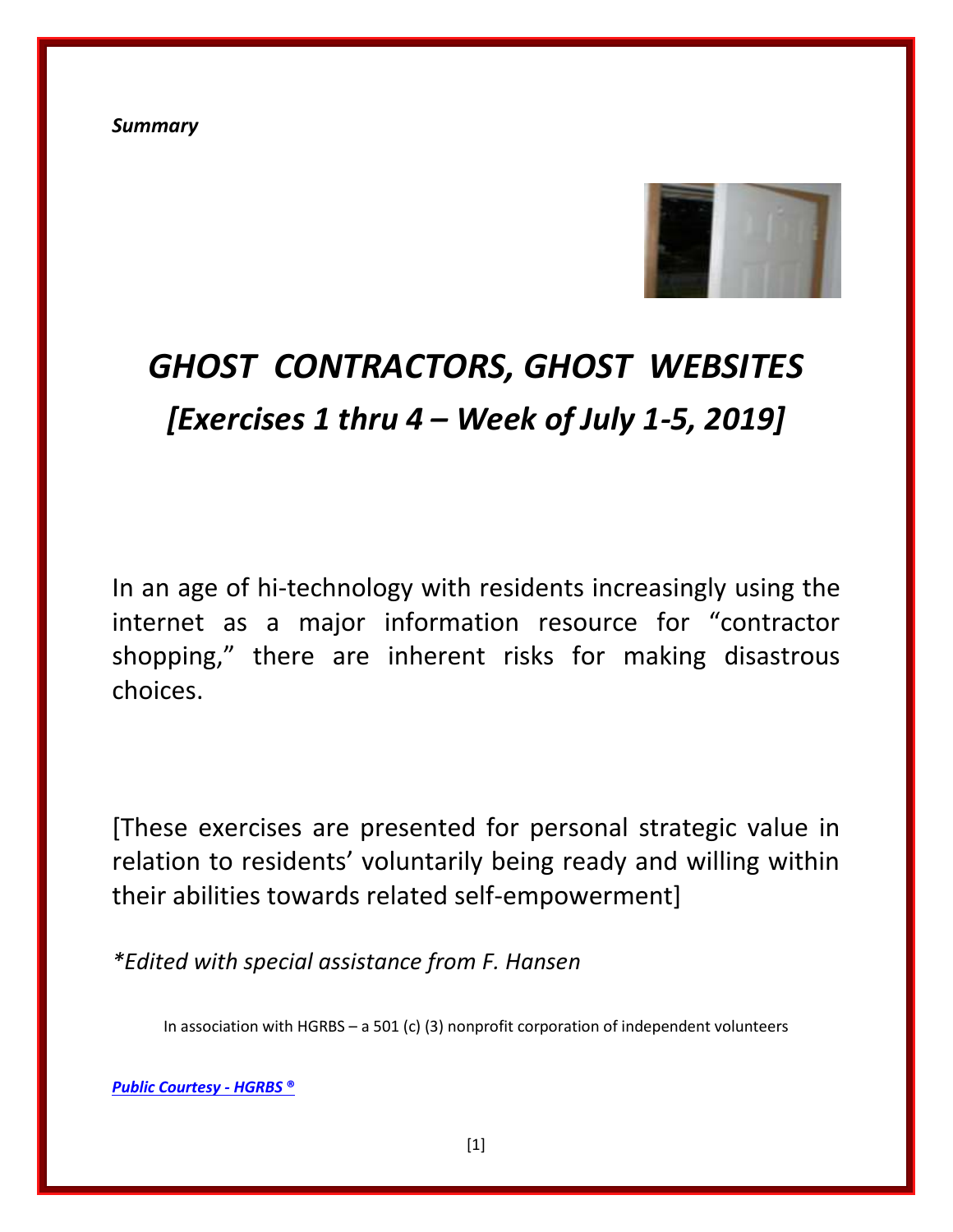## *[This is a brief summary of Exercises for "Ghost Contractors, Ghost Websites" July 1 thru 5 with omission of July 4, 2019]*

### **Monday July 1 – Exercise 1**

- The overriding reason for offering this exercise is to encourage residents to take personal and active interest in doing research on internet ads boasting able contractor availability.
- In the final analysis, residents must decide for ourselves when we must take action and how we will go about it for best decision-making.
- Residents who take the initiative to do this exercise are reminded that posts have "points-of-origination." These are the websites they are posted from.
- Through this exercise residents are also reminded that posts using the phrase *"Best Contractors"* rarely have active lists or connections with "the best."

*Exercise Moral:* Ads online of *"Best Contractors"* have questionable credibility.

**Caution:** Whenever we are online, our risks for being defrauded are astronomically increased. The internet is inundated by dishonest contractors with only smatterings of the truly best. This is a reason we START with learning WHO'S DOING THE POST?

#### **Tuesday July 2 – Exercise 2**

• In this exercise residents are encouraged to resume the online search using the phrase *"Best Contractors."* The reason for revisiting is for us to once again identify the post by WHO'S BEHIND IT [website] and to "run it" using the BBB for complaints.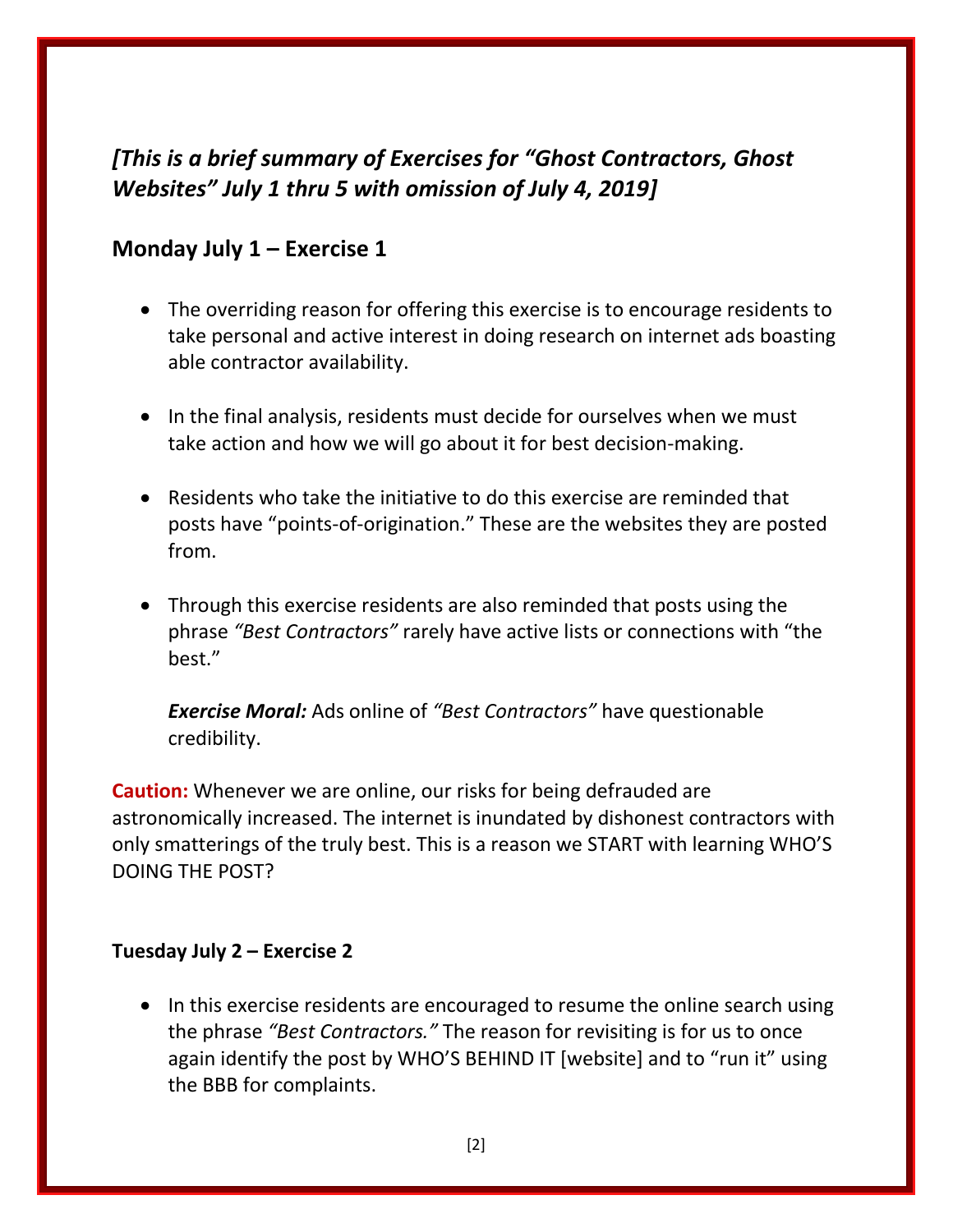[An option is to forego direct inquiry with the BBB and generalize the search for "Complaints" against targeted websites for "Best Contractors."]

- This nature of search regularly garners a staggering number of complaints against those which have been posting for more than a year.
- Some who advertise "Best Contractors" have not been in business long enough to amass registered complaints. We may want to be cautious there. Absence of complaints does not necessarily mean they are not detrimental.

**Exercise Moral:** It is always wise to check websites for complaints against them, especially the *"Best Contractors."*

#### **Wednesday July 3 – Exercise 3**

- Website safety. In this exercise, emphasis is on checking *"Best Contractors" websites (one or more) for the .*
- We are all now aware that the presence of this symbol at the Upper-Left of browser indicates that it is a safe website. However, we can easily be deceived into believing this means the owner or manager of the website can be trusted.
- This is often a reckless motive for deciding to do business. Although the best also have safe websites, it may not be wise to attribute this, alone, for the basis of our decisions.
- *Exercise Moral:* Not such a good idea to make decisions as crucial as selecting contractors based on their having secure websites.

#### **Friday July 5 – Exercise 4**

- When we click into practically any business website then click the "About Us" hoverlink, what do we see? Answer: Accountable People. Whether it is the President, Senior Manager, or Staff, we see people.
- This was an exercise in knowing where else to look once we have clicked into a *"Best Contractors"* or other contractor's Website.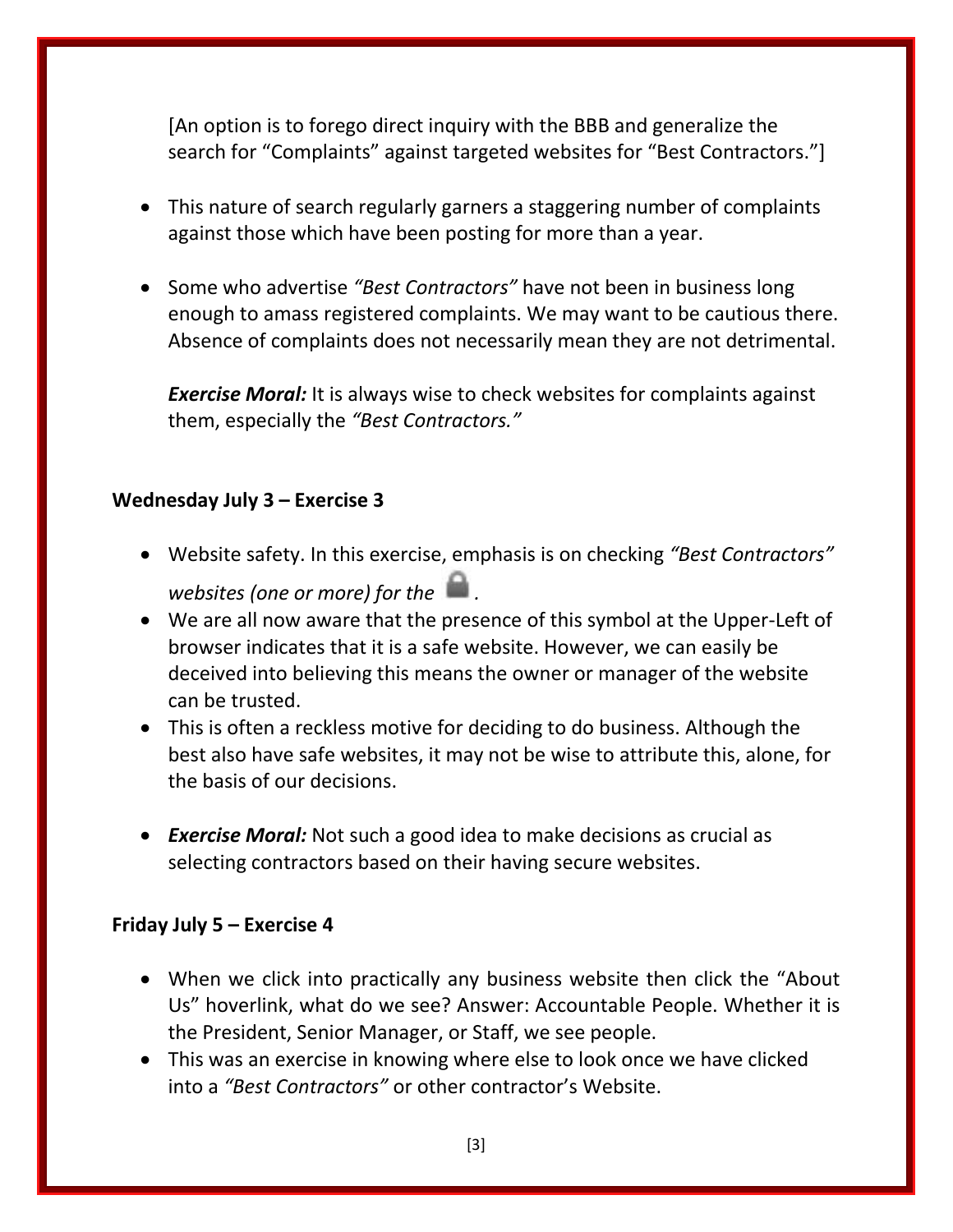The presence of building materials, purported successful home projects, testimonies, or anything other than an accountable person or people, is typically a red flag.

#### **Retrospect**

Some time ago, while inspecting the website of a contractor company, a volunteer noticed that the "About Us" page was loaded with bright, colorful pictures of homes. No people. Not a single person. This volunteer peeked in because it appeared to be a new website. What a discovery! Through scouring publicly accessible sources online, it was discovered that it was operating under the name of another contractor company in a different state. The other contractor firm being imitated had rave reviews everywhere. In short, the "imposter" made the mistake of using an address traceable to an organized criminal contractor element which was legally shutdown on a few occasions – using names or initials of notable businesses. Then about a few months later, it was in the news for its evil deeds. It was connected to the same people. We may want to be sure to check the "About Us"

#### **Conclusion**

The given exercises we given piece-meal since we have tendencies to brief through what we read to get on with something else. By spliting these into four separate exercises, residents are enabled to focus on only one thing at a time. Also repetitious exposure to same things aids perfect memory. An example to this effect is *'Best Contractors." It follows that when we see this phrase in search engines, we will remember to:*

- *a.* Beam in on the point-of-origination [website]
- *b.* Run an immediate web search for any complaints against it/them.
- *c.* Check to see if whether or not these are "safe" websites.

hover link. WHO'S ACCOUNTABLE for this *"Best Contractors?" ad?*

*d.* Inspect the "About Us" and equivalent hover links of each one for evidences of accountable person(s) or of persons "in hiding."

Through doing these things we are able to ascertain the credibility of the these websites and of the contractors or contractor agencies behind them.